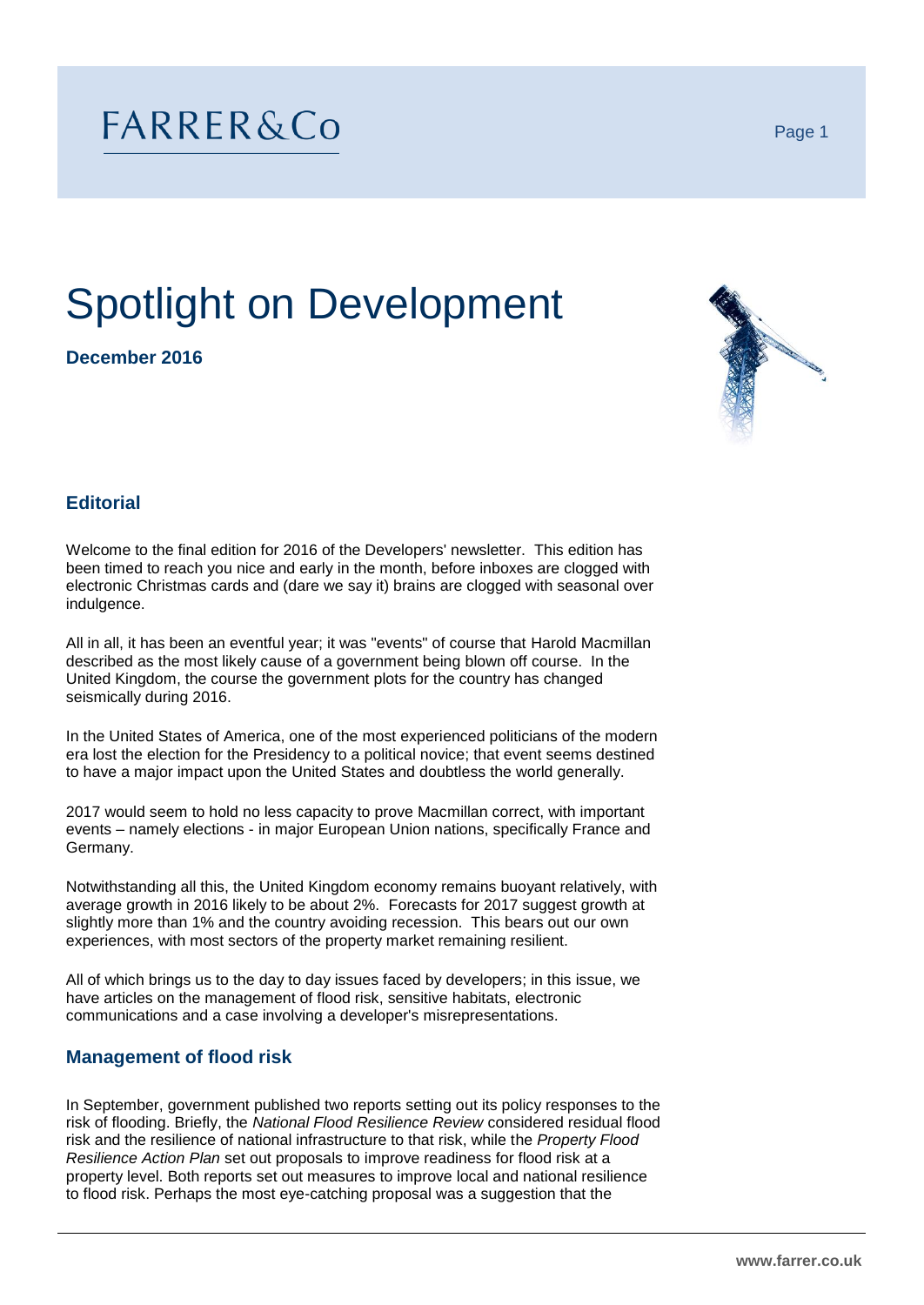Building Regulations should be developed to ensure that the country's property stock is less prone to damage caused by rising flood waters.

Whilst these reports will be of interest to the property development industry, they are likely to have relatively limited bearing on the private liability which may exist between neighbouring property owners when flooding does occur. Unsurprisingly, property development can change the profile of flood risk on surrounding property, either independently or in conjunction with natural causes, and there is a well-established body of law which shows that a developer may be liable for flood damage caused by development which alters the flow of water. Perhaps more surprisingly, a developer may also be liable for flood damage where it fails to take proportionate steps to avoid naturally occurring flood damage originating from its land.

In practice, the usual and proportionate remedy for this risk will be suitable professional advice given by consultants with adequate insurance. No consultant can give an unqualified guarantee that flood damage will be avoided, but it is likely that a court would be sympathetic to a developer who inadvertently caused damage which could not have been predicted even with the benefit of expert advice.

#### **Edward Banyard Smith**

### **Exhaust fumes and sensitive habitats**

A proposed development will increase traffic levels on a busy road near a habitat that is protected by a European designation (i.e. a "European Site"). Does the developer need to assess potential air quality impacts? What management measures should the developer put in place?

These were the questions that were recently considered by the High Court in the recent case of *Wealden DC v SSCLG & Knight Developments Ltd.*

A developer was granted planning permission on appeal for 103 dwellings. The proposed development would increase traffic levels on the A26 (a busy route) near to the Ashdown Forest (a European Site). The site itself was 2.4km away from the Ashdown Forest.

The Council set out allocated sites for housing in its development plan. The Council had assessed the impacts from the increased exhaust fumes from the traffic created by these sites on the Ashdown Forest. The Council found that the increased traffic from this agreed housing would not have significant impacts but this *did not leave much headroom* for further development.

The developer had offered to provide on-site alternative natural green space and a contribution towards a strategy of measures for protecting the Ashdown Forest. The developer argued that there were no significant impacts from the development and that any impacts would be removed through the proposed management methods. Although the Inspector agreed with the developer's approach, the Council challenged the grant of planning permission.

The Court agreed with the Council and found that the Inspector had been mistaken in considering that the conservation management strategy would protect the habitats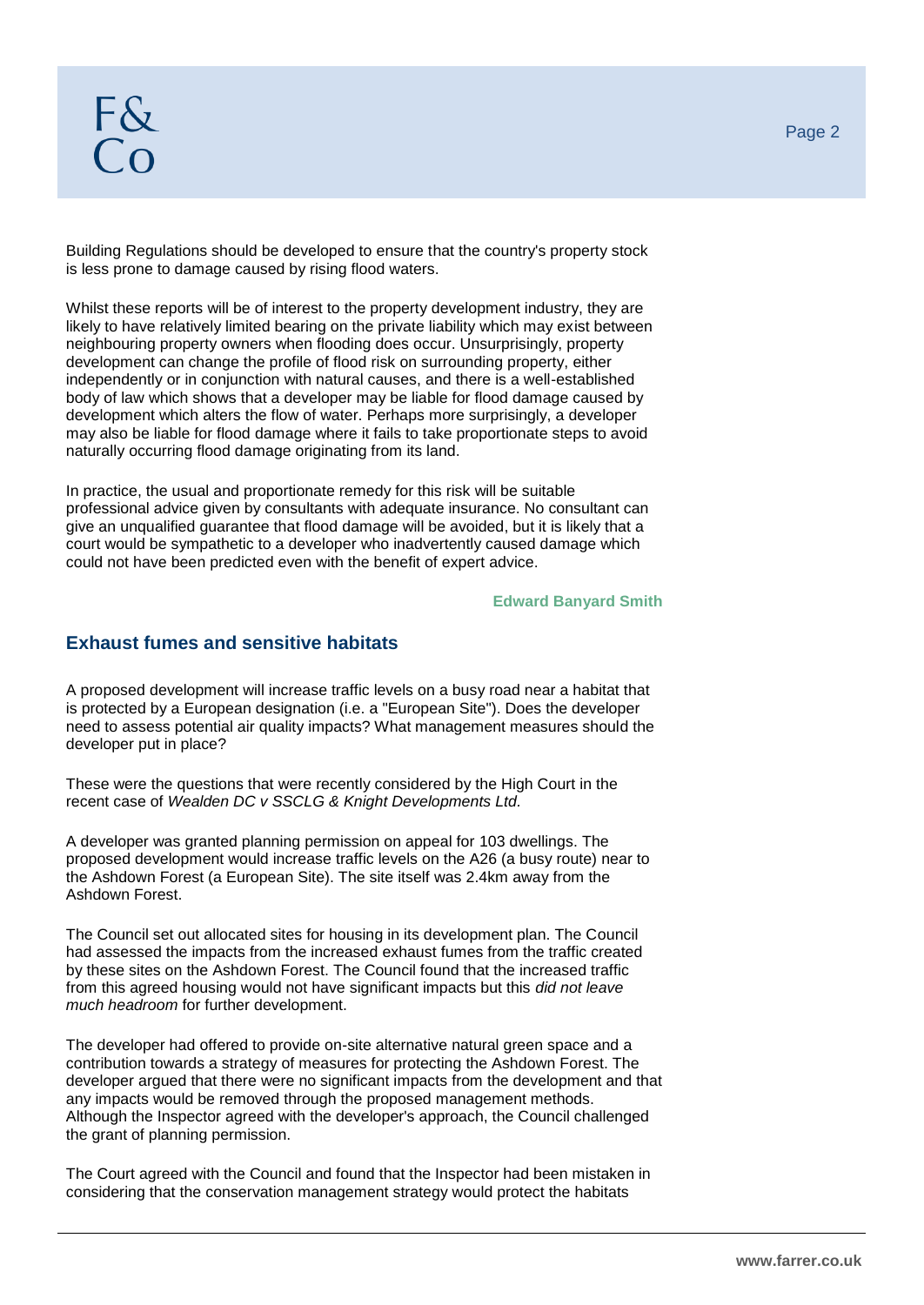from exhaust fumes. The strategy was in fact aimed at protecting the habitat from the threat of dogs. The developer had also failed to provide sufficient evidence about the effects on the habitat from the exhaust fumes and how effective the mitigation would be.

Developers will need to be cautious if their proposed development will increase traffic levels and there is a sensitive habitat nearby. The habitat can even be several kilometres away. The traffic consultants will need to assess traffic levels from the development in addition to other proposed developments in the development plan and those that already have planning permission. The air quality and ecology consultants will need to provide concrete evidence that the proposed management methods will protect any habitat that could be affected. These measures may be discounted if they are in anyway uncertain.

**Jay Sattin**

## **Digital Economy Bill 2016-17: The Electronic Communications Code**

The Digital Economy Bill 2016-17 (which includes The Electronic Communications Code) is progressing rapidly through Parliament, and is likely to become law next year. The Code will have significant implications for developers.

The law covering electronic communications, dating back to the Telecommunications Act 1984, has long been regarded as unsatisfactory. However, the new draft Code is couched in very operator-friendly terms, in particular to support the Government's agenda of rolling out high speed broadband as quickly as possible.

Time is of course of the essence as regards preparation for development. And one of the concerns under the existing regime is that, once operators have a tenancy or licence, it is difficult to remove them if they are uncooperative. Unfortunately, despite representations from the property industry, the Government has refused to allow such agreements to be granted without security of tenure.

A developer/landlord will, however, be able to obtain vacant possession for redevelopment, provided such redevelopment could not reasonably be carried out unless the relevant telecoms agreement is terminated. The landlord will have to give not less than 18 months' notice. The tenant will then have three months to serve counter-notice, and a further three months from the date of the counter-notice to apply to the County Court for a new tenancy. The Court must then make an order to end the agreement, if it is satisfied that the redevelopment ground has been established.

Rents or licence fees will no longer be assessed on open market value principles. Instead, they will be based on the use value of the site in question, *disregarding* the prospective telecoms use. So, for example, if a developer wanted to let a far corner of a site for the erection of a telecoms mast, the rent would be based on what other uses that land could command – potentially very little.

The tenant will be able to share the site with other operators, upgrade equipment, and assign the agreement, all without landlord's consent. The landlord will therefore be deprived of all the usual management controls. With the large operators this may be of